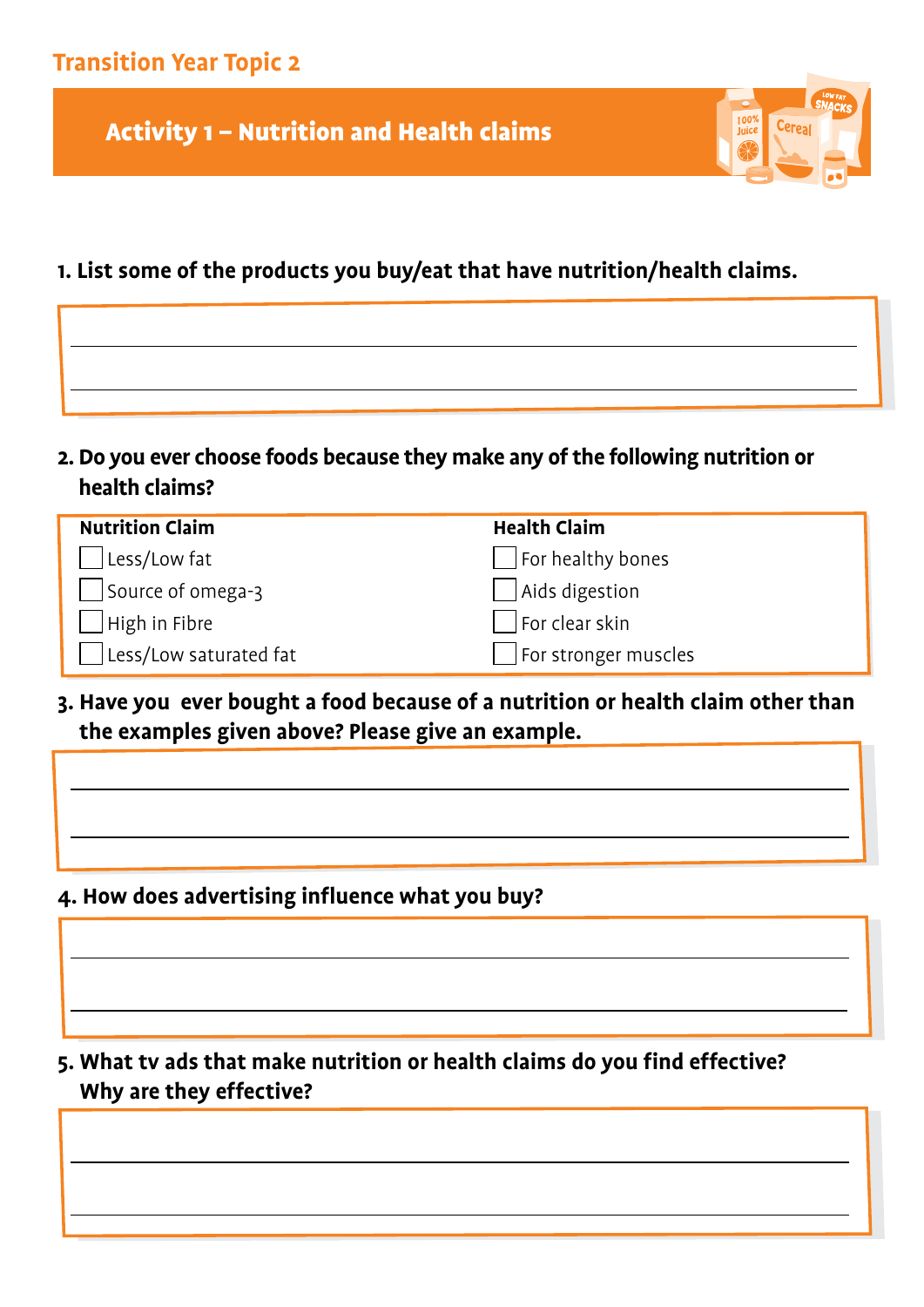Activity 2 – Check the foods, drinks and snacks at home

**1. Look at foods at home. How many foods have used marketing terms? Please give three examples.**

 $\begin{array}{|c|c|} \hline 100\% \\ \hline \end{array}$ 

Cerea

**2. Look at drinks at home. How many drinks have used marketing terms? Please give three examples.**

**3. Look at snacks at home. How many snacks have used marketing terms? Please give three examples.**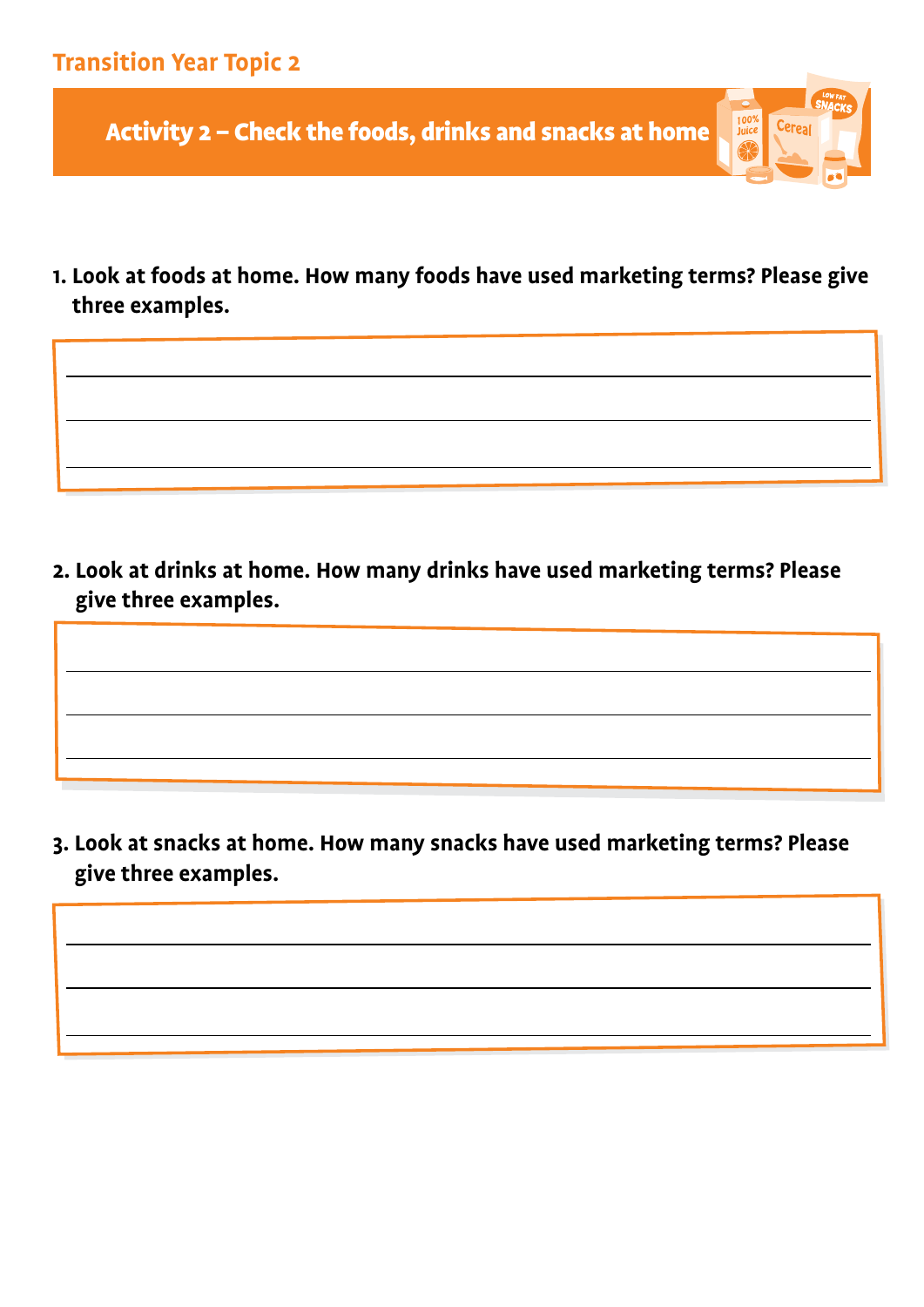**Transition Year Topic 2**

Activity 3– Vegetarian and Vegan food choices

100%<br>Juice

Cerea

# **1. What is the difference between a vegetarian and a vegan?**

#### **2. How do you identify a vegetarian or vegan food from the label?**

## **3. Suggest a healthy vegetarian lunch menu for your family.**

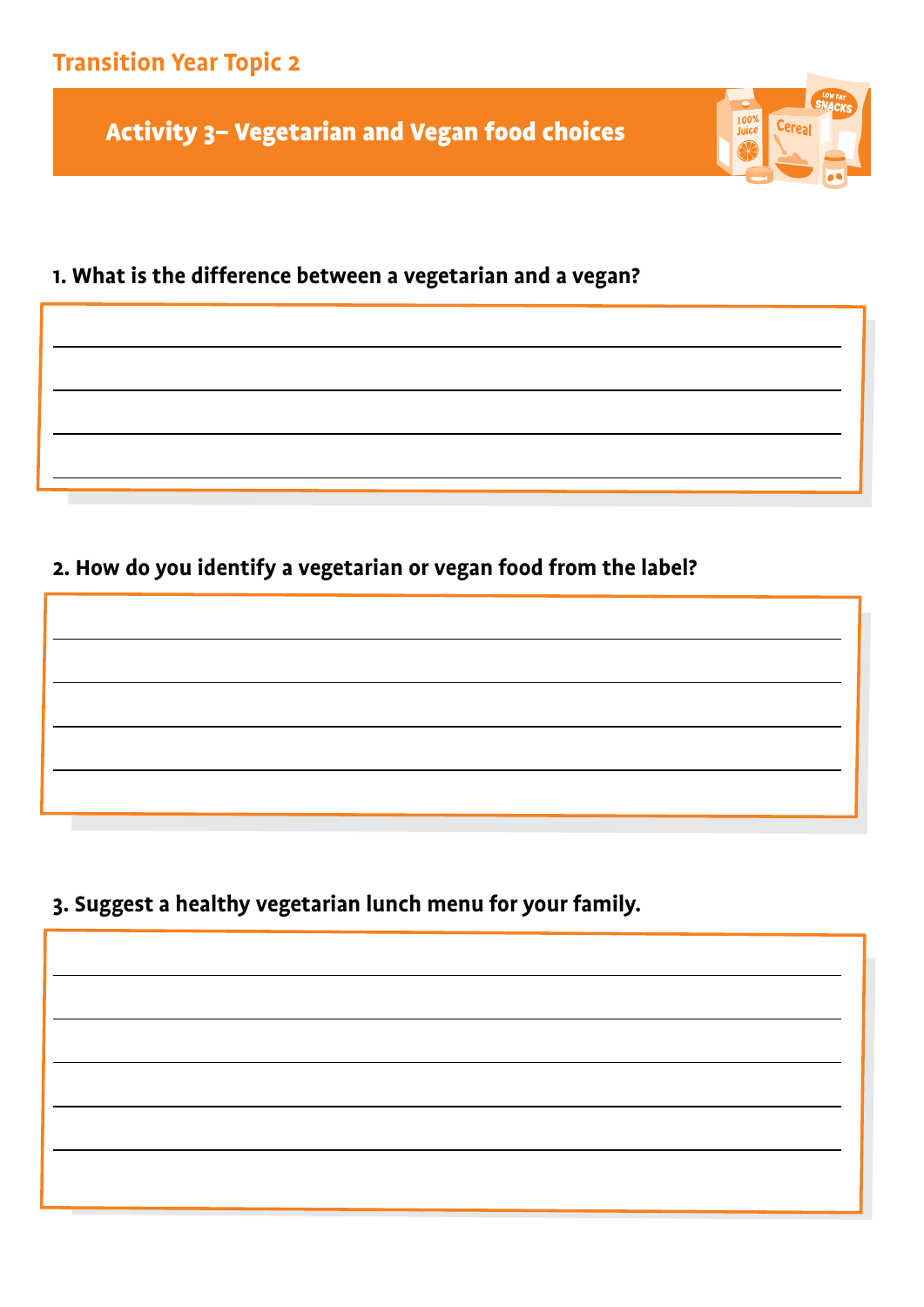**Transition Year Topic 2**

Activity 4 – Organic food products

# $100\%$ <br>Juice Cerea

# **1. Explain three reasons why a consumer might choose organic foods.**

# **2. How would you know that a food is organic from the label?**